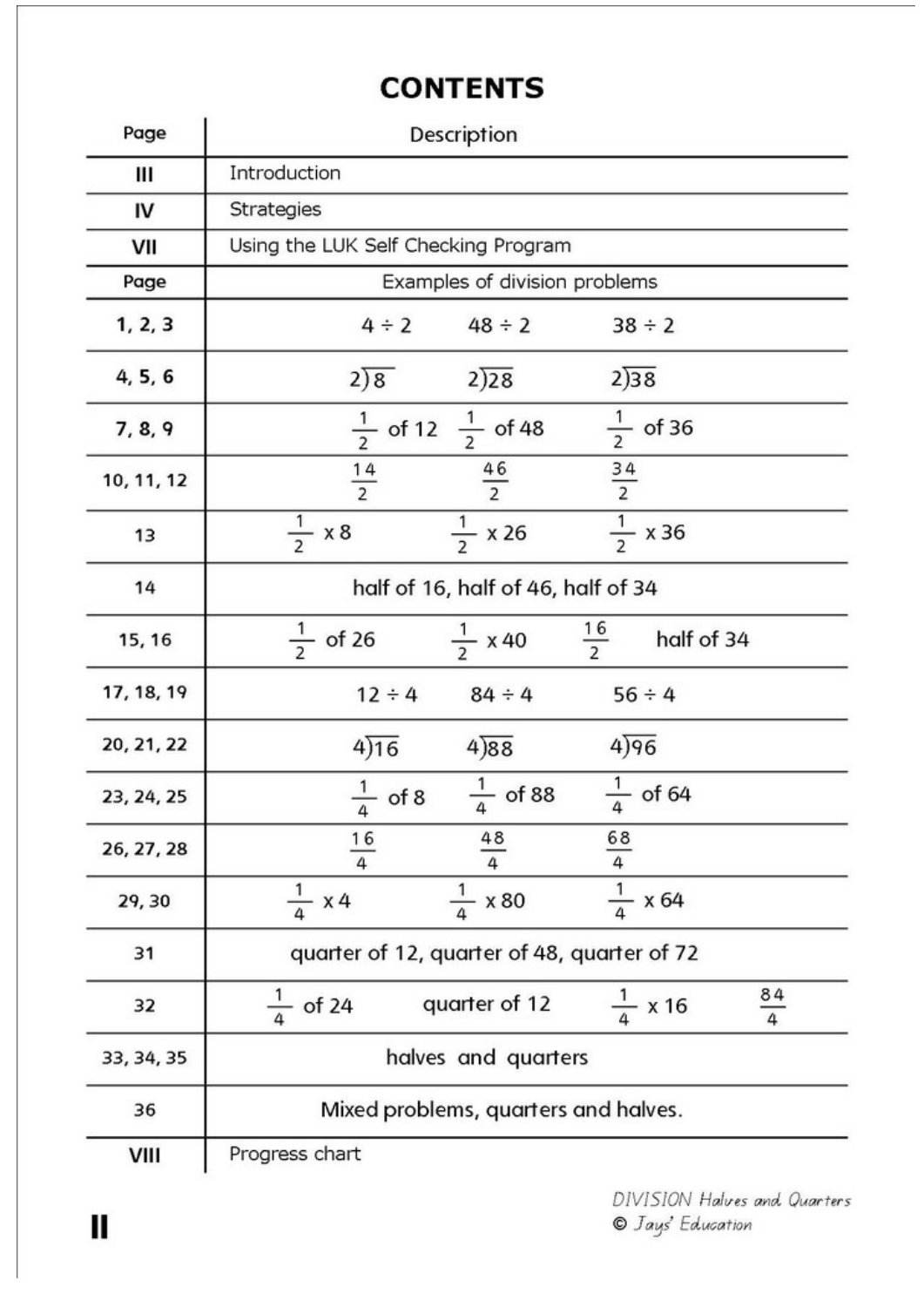## **INTRODUCTION**

Students learn at different rates and in different ways. There always will be students who have not achieved the outcomes for their level and may not be able to learn the strategies and procedures to move on to the next level. These students have to be identified and given opportunities to develop an understanding of the mathematical concepts.

DIVISION HALVES AND QUARTERS provides a selection of systematic Step to Step activities to teach and reinforce division by 2 and 4.

The concept of 2 and 4, halves and quarters is an essential life skill. We use the concept of a quarter and the concept of a half to make computations easier (50% of 36 = half of 36; 25% of 100 = quarter of 100).

Examples:

| $h$ <i>harder</i> 50% of 36 = 18                   | $h$ <i>harder</i> 25% of 36 = 9                      |
|----------------------------------------------------|------------------------------------------------------|
| easier $\frac{1}{2}$ of 36 = 18                    | easier $\frac{1}{4}$ of 36 = 9                       |
| harder                                             | harder                                               |
| $28 \times 50 = 1400$                              | $28 \times 25 = 700$                                 |
| easier $\frac{28}{2}$ x 100 = 1400                 | easier $\frac{28}{2}$ x 100 = 700                    |
|                                                    |                                                      |
| harder<br>96 $\div$ 8 = 12                         | harder<br>$368 \div 8 = 46$                          |
| easier<br>$96 \div 2 = 48 \div 2 = 24 \div 2 = 12$ | easier<br>$368 \div 2 = 184 \div 2 = 92 \div 2 = 46$ |

In everyday's life we hear and use terms half a metre, half a day, half a year, half a group, half the class, half the population. We use the term "a quarter of a number" often e.g. a quarter is spoiled, rotten, missing etc. We divide objects in 2 groups or 4 groups to share.

This book gives the student the necessary strategies and skills to master division by 2 and 4, and the necessary steps to divide a whole number or a group into halves and quarters.

The activities take the students through a sequence of small steps to learn and understand the skill of dividing so that the skill can then be applied to a division of whole numbers by any number.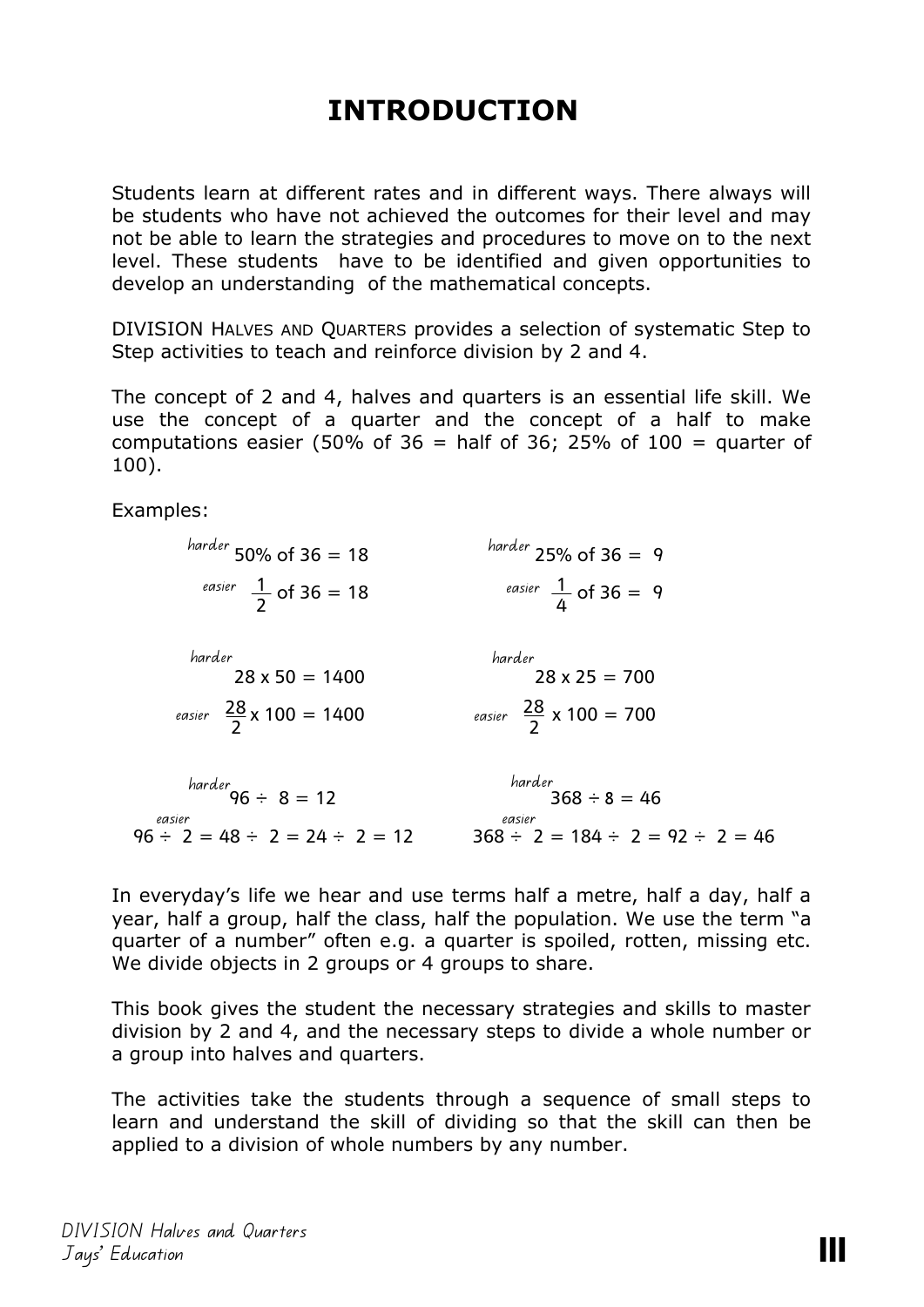

© Jays' Education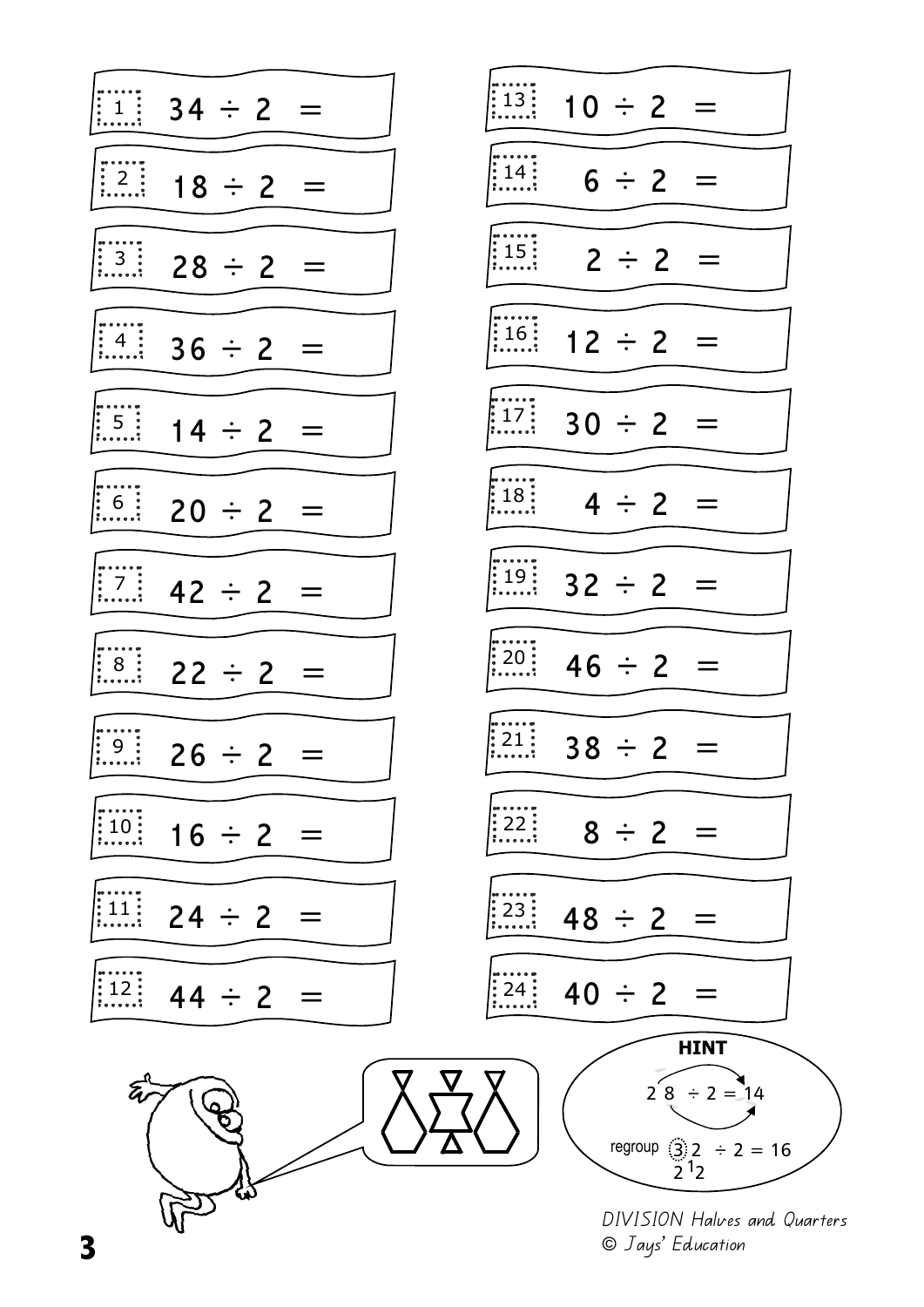

DIVISION Halves and Quarters © Jays' Education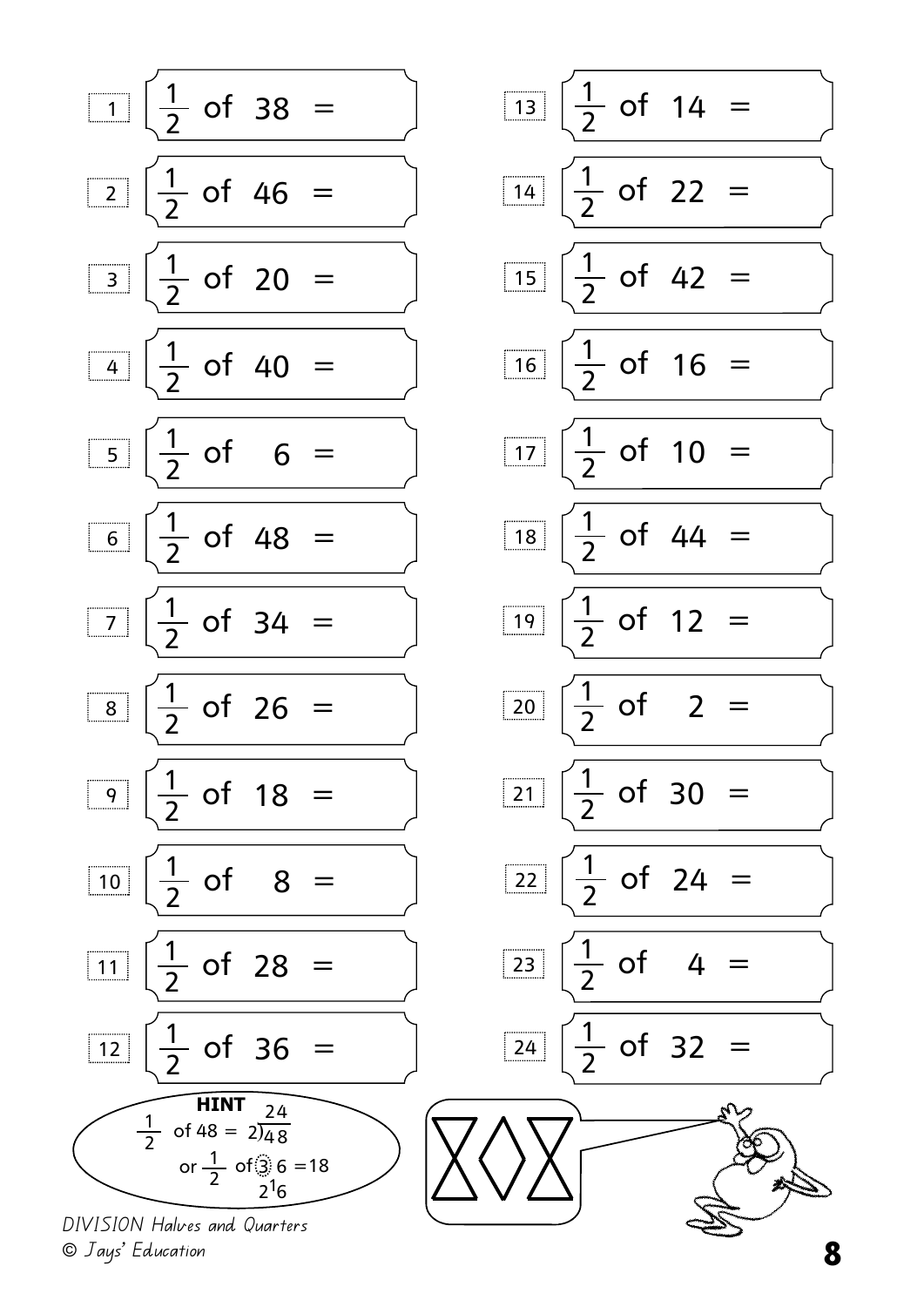|              | $\begin{array}{ c c c c }\n\hline\n1&\frac{1}{2} & \text{of} & 26 \\ \hline\n\end{array}$ |                  |  | $\frac{1}{2}$ $\frac{1}{2}$ of 38 = |                                                                                                |                |                   |                                                       |
|--------------|-------------------------------------------------------------------------------------------|------------------|--|-------------------------------------|------------------------------------------------------------------------------------------------|----------------|-------------------|-------------------------------------------------------|
|              | $\sqrt{2}$ half of 34 =                                                                   |                  |  | $\boxed{14}$ $\frac{46}{2}$         |                                                                                                |                |                   | $=$                                                   |
|              | $\begin{array}{ c c } \hline 3 & \frac{32}{2} \end{array}$                                |                  |  | $\sqrt{15}$ half of 42 =            |                                                                                                |                |                   |                                                       |
|              | $\boxed{4}$ $\frac{1}{2}$ x 28 =                                                          |                  |  | $\boxed{16}$ $\frac{40}{2}$         |                                                                                                |                |                   |                                                       |
|              | $\boxed{5}$ half of 6 =                                                                   |                  |  | $\boxed{17}$ half of 22 =           |                                                                                                |                |                   |                                                       |
|              | $\boxed{6}$ $\frac{1}{2}$ of 36 =                                                         |                  |  | $\boxed{18} \qquad \frac{44}{2}$    |                                                                                                |                |                   |                                                       |
|              | $\boxed{7}$ $\frac{10}{2}$                                                                | $\sim$ $\approx$ |  | $\frac{1}{2}$ $\frac{1}{2}$ of 24 = |                                                                                                |                |                   |                                                       |
|              | $\begin{array}{ c c c }\n\hline\n 8 & \text{half of} & 2 =\n\end{array}$                  |                  |  |                                     | $\boxed{20}$ half of 14 =                                                                      |                |                   |                                                       |
|              | $\boxed{9}$ $\frac{1}{2}$ of 30 =                                                         |                  |  | $\boxed{21}$                        |                                                                                                | $\frac{18}{2}$ |                   |                                                       |
| $\boxed{10}$ | $\frac{8}{2}$                                                                             |                  |  |                                     | $\sqrt{22}$ half of 48 =                                                                       |                |                   |                                                       |
| 11           | half of $4 =$                                                                             |                  |  | $\boxed{23}$                        |                                                                                                | $\frac{16}{2}$ |                   |                                                       |
|              | $\boxed{12}$ $\frac{1}{2}$ x 12 =                                                         |                  |  |                                     | $\begin{array}{ c c c c c }\n\hline\n\hline\n24 & \frac{1}{2} & \text{of} & 20 =\n\end{array}$ |                | <b>HINT</b>       |                                                       |
|              |                                                                                           |                  |  |                                     |                                                                                                |                | 210               | half of 30 = $\frac{1}{2}$ x 30 =<br>$30 \div 2 = 15$ |
| 15           |                                                                                           |                  |  |                                     |                                                                                                |                | © Jays' Education | DIVISION Halves and Quarters                          |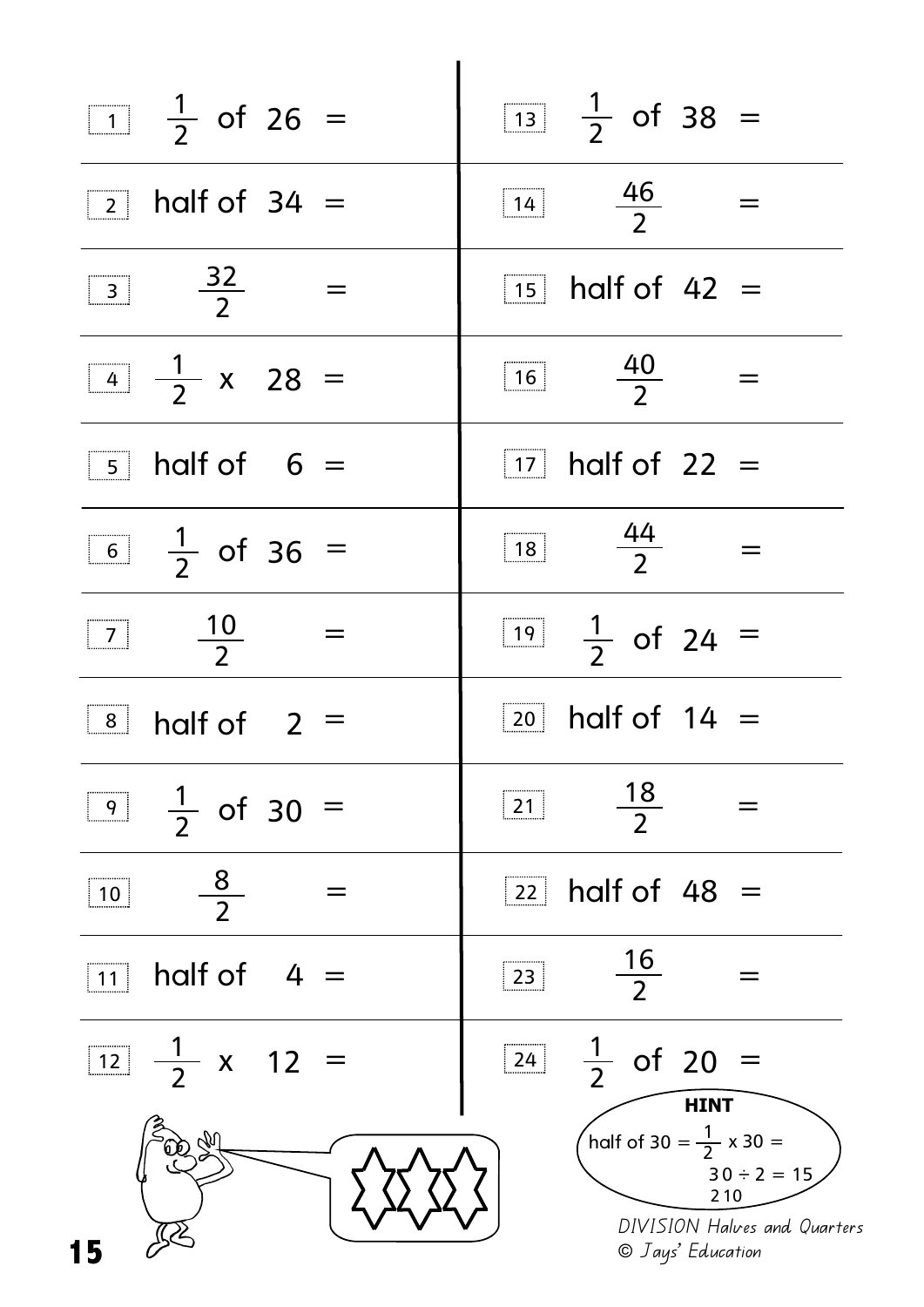

DIVISION Halves and Quarters © Jays' Education